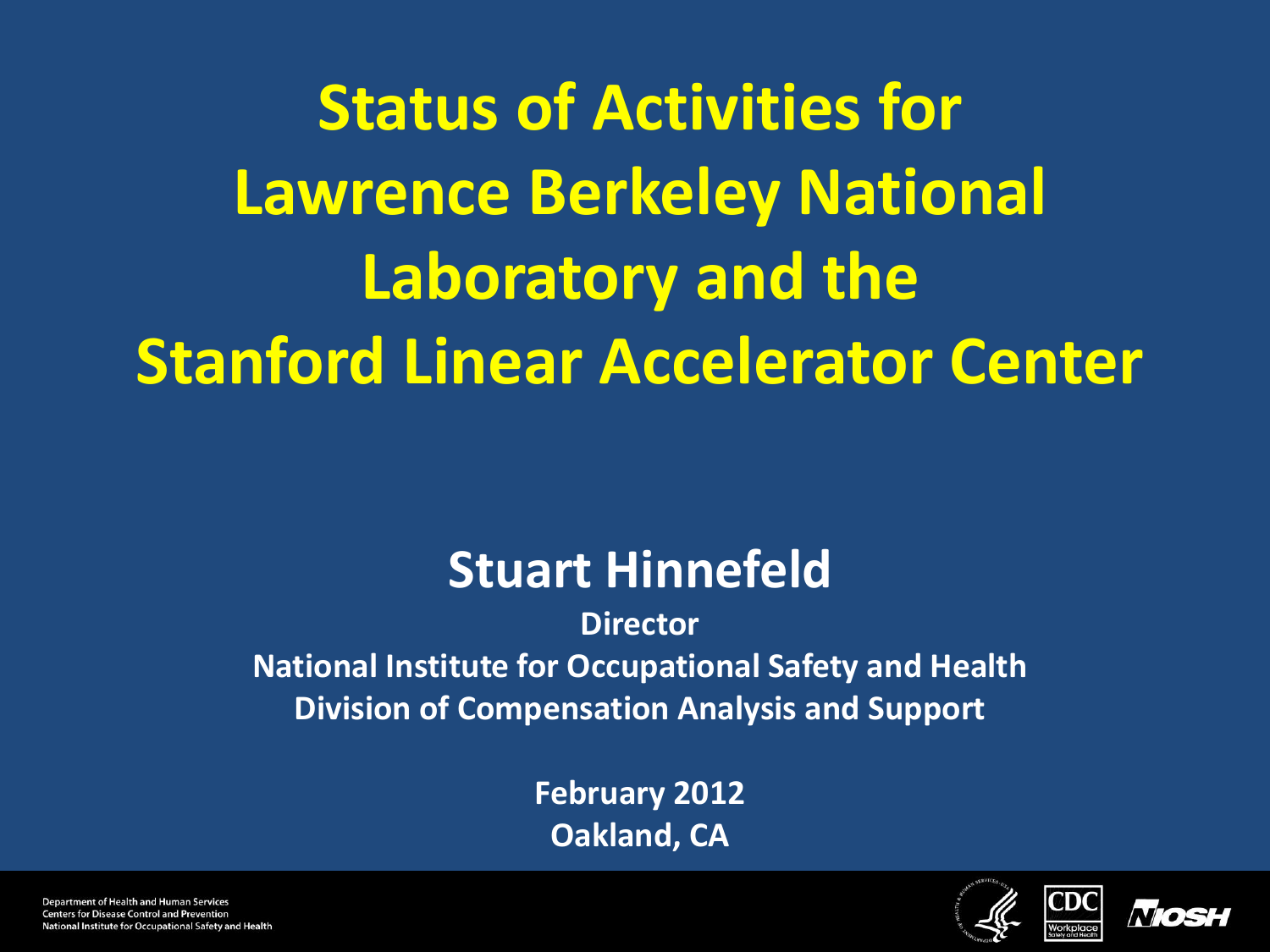## **Activity on the LBNL Issues**

- **Add more background information to the site description section**
	- **Will make this section in the TBD more comparable with what is done for other sites**
	- **Responds to issues 1 and part of 5 and 13**

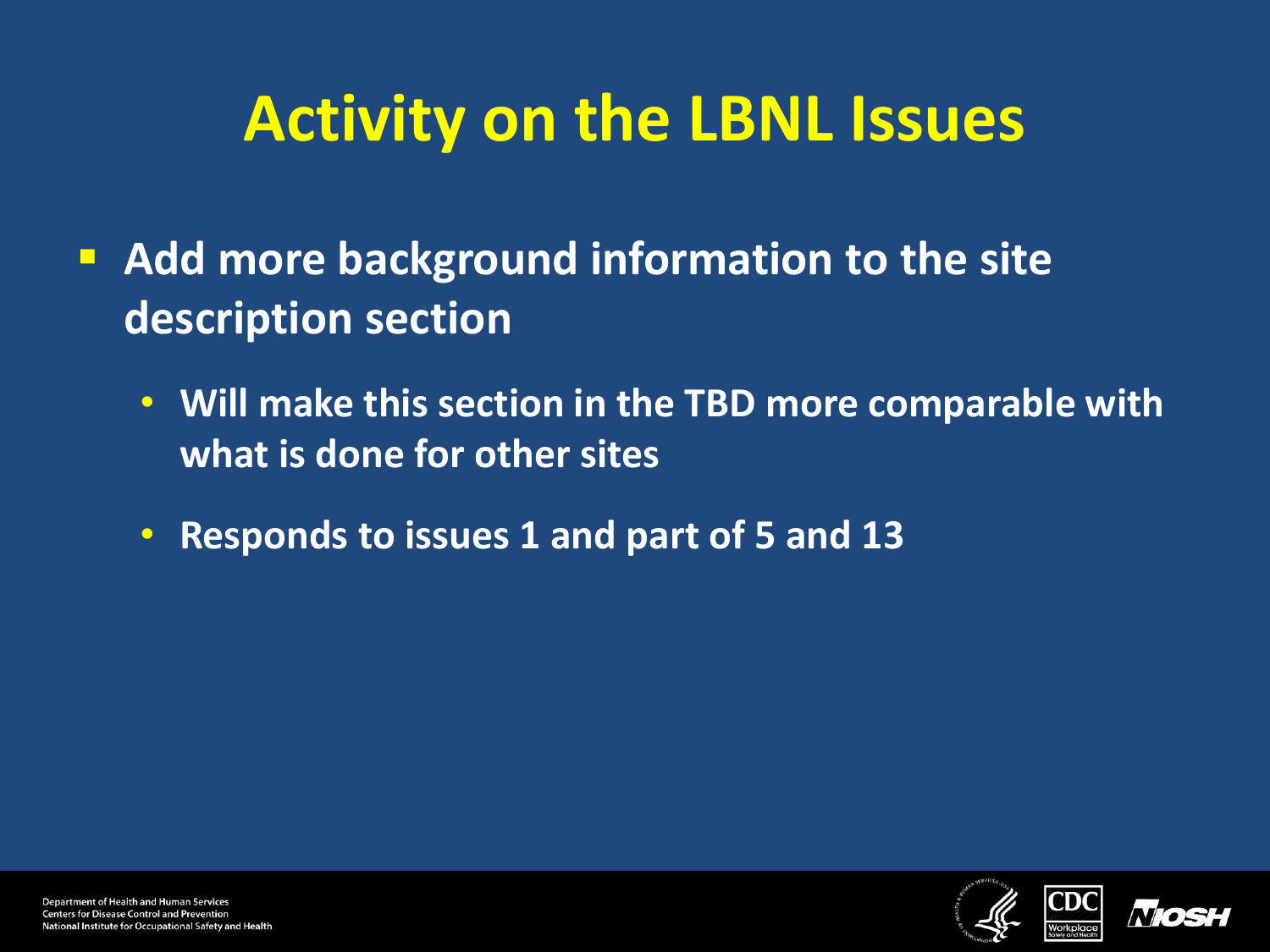# Activity on the LBNL Issues-cont.

- **Perform a data adequacy and completeness evaluation on the internal and external dosimetry data** 
	- **Demonstrate that the monitoring program in place was adequate for the exposures at the site and that there are no significant amounts of data missing**
	- **Expand on how unmonitored workers are assigned doses and if coworker models are needed**
	- **Results of this analysis will be issued in a white paper**
	- **Responds to item 2, 4, 11, and 12 on the issues matrix – some of it also may tie into issue 1 (relating monitoring activities with operations)**



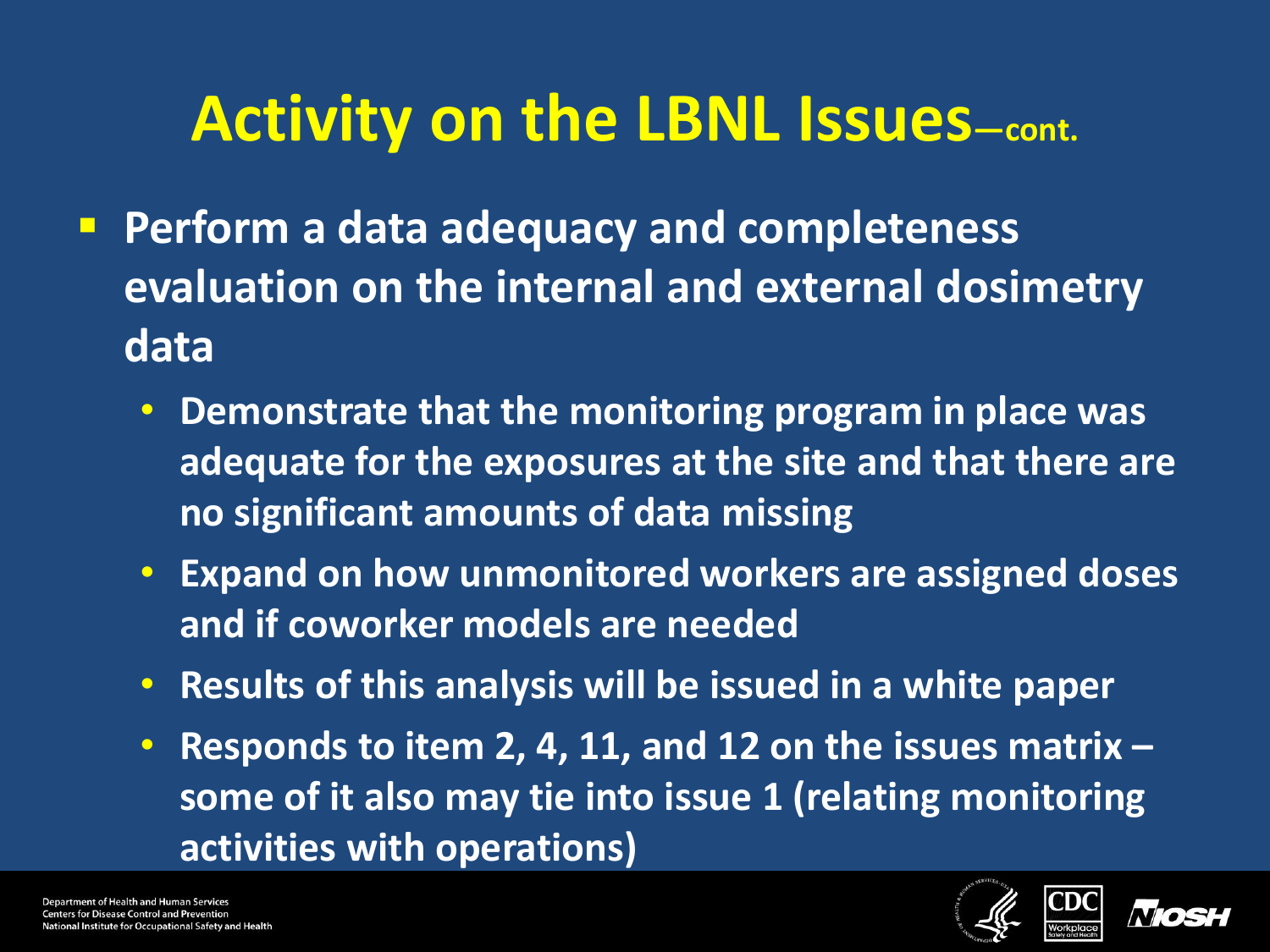# **Planned TBD Updates**

- **Provide additional information to the NIOSH response to issue 3 about Super S uranium and thorium**
	- **Addresses type S classification of the ICRP 66 lung model versus the older ICRP 30 class Y classification**
	- **Responds to issue 3 of the issues matrix**
	- **Will be incorporated into the next TBD revision and the updated issues matrix**



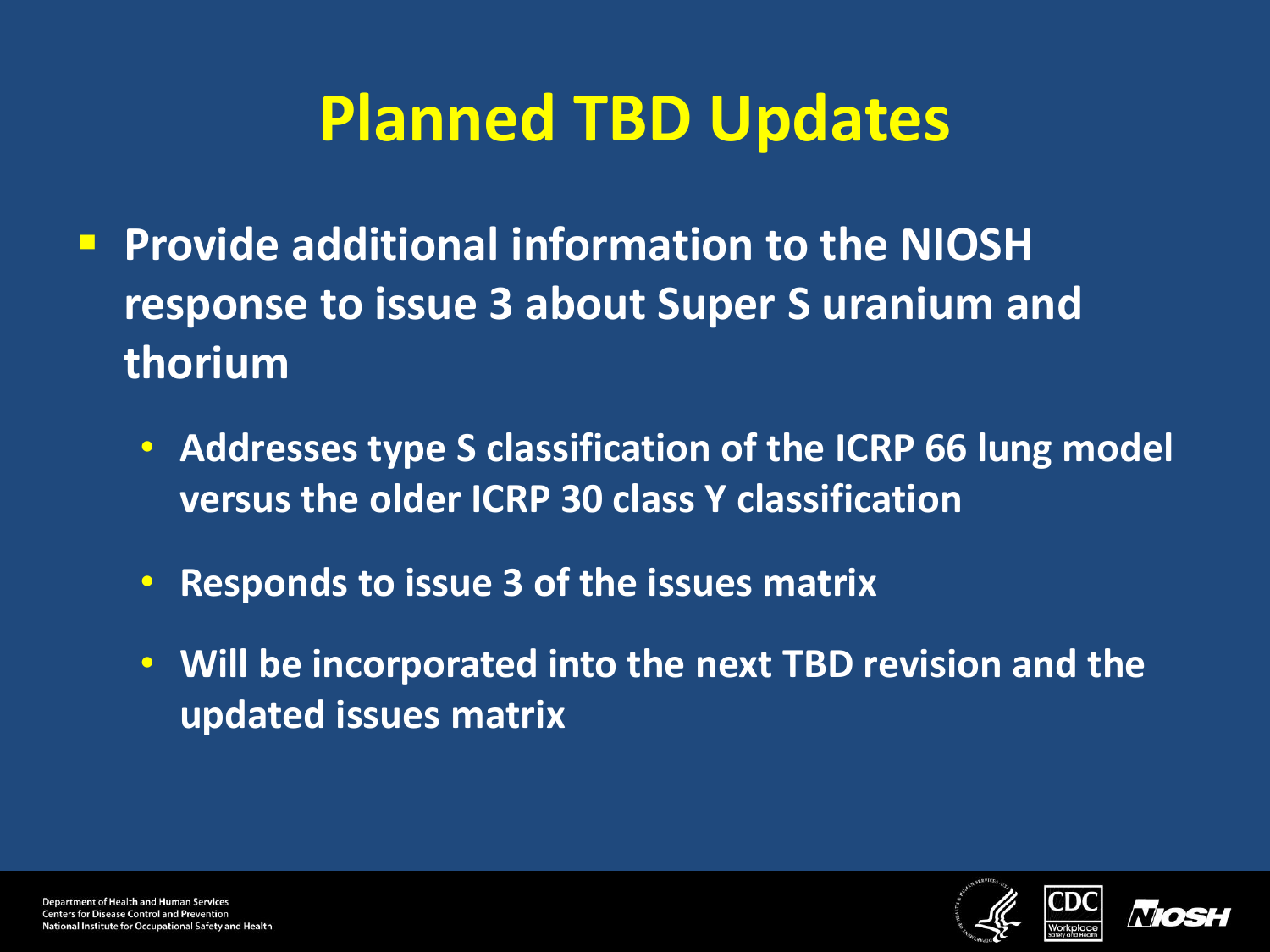#### **Planned TBD Updates—cont.**

- **Review information in table 6-5 based on the reference suggested in the NIOSH response and historic source term information and update Table 6-5 for all years and all major accelerator operations (Issue 5)**
- **Review table information based on reference suggested in the NIOSH response and historic source term information and update Table 6-5 for all years and all major accelerator operations (Issue 5)**

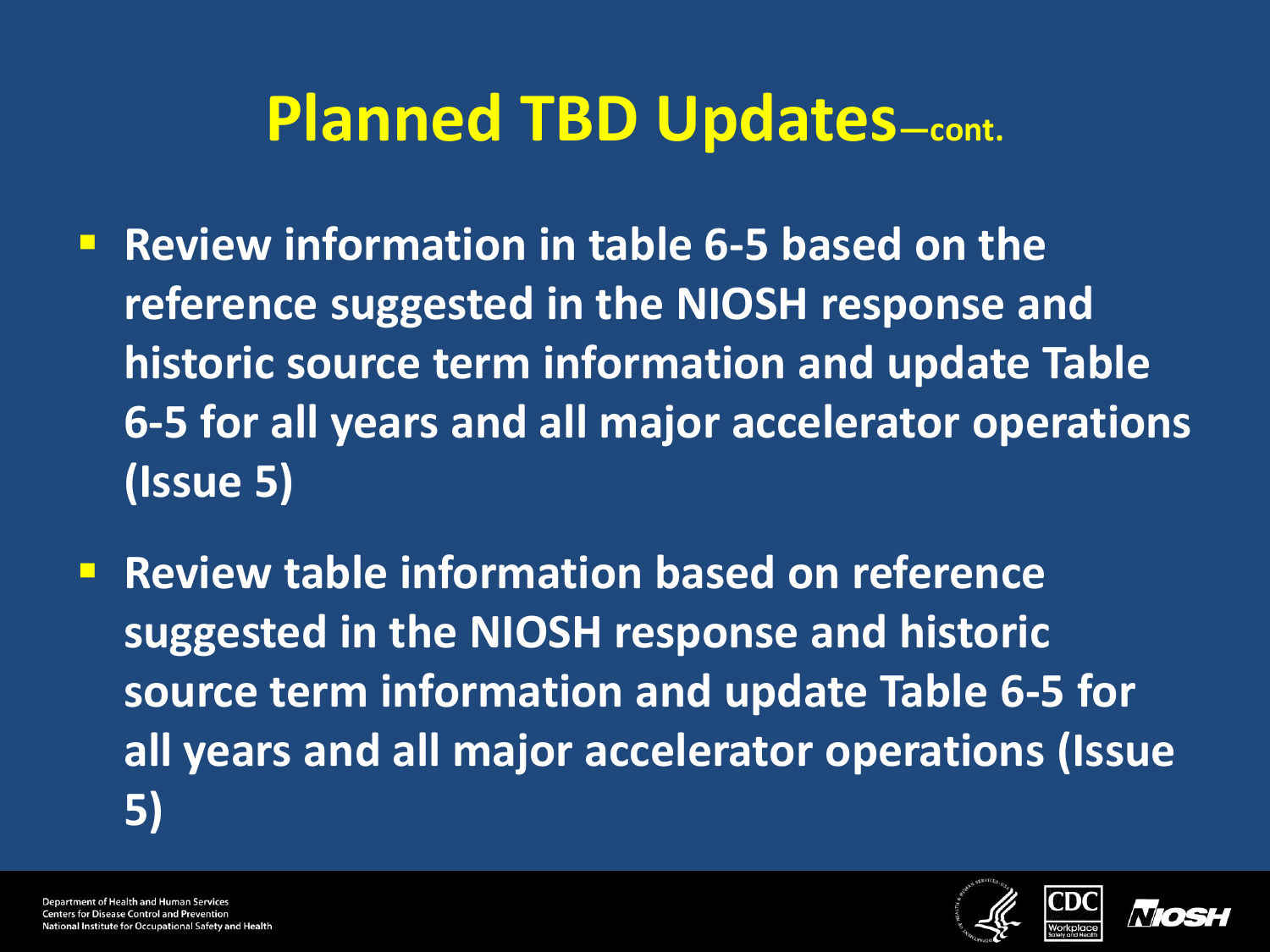## **Planned TBD Updates—cont.**

- **Revise Table 6-4 in next TBD (Issue 6)**
- **Reference TIBs listed in NIOSH response in next TBD revision (Issue 7)**
	- **DCAS TIB 10, Rev 4: Best Estimate External Dose Reconstruction for Glovebox Workers**
	- **DCAS TIB 13, Rev 1: Selected Geometric Exposure Scenario Considerations for External Dose Reconstruction at Uranium Facilities**

 **Add information on Co-60 irradiator—change guidance for the radionuclide assignment for internal dose from beta contributors (Part of issue 13)**



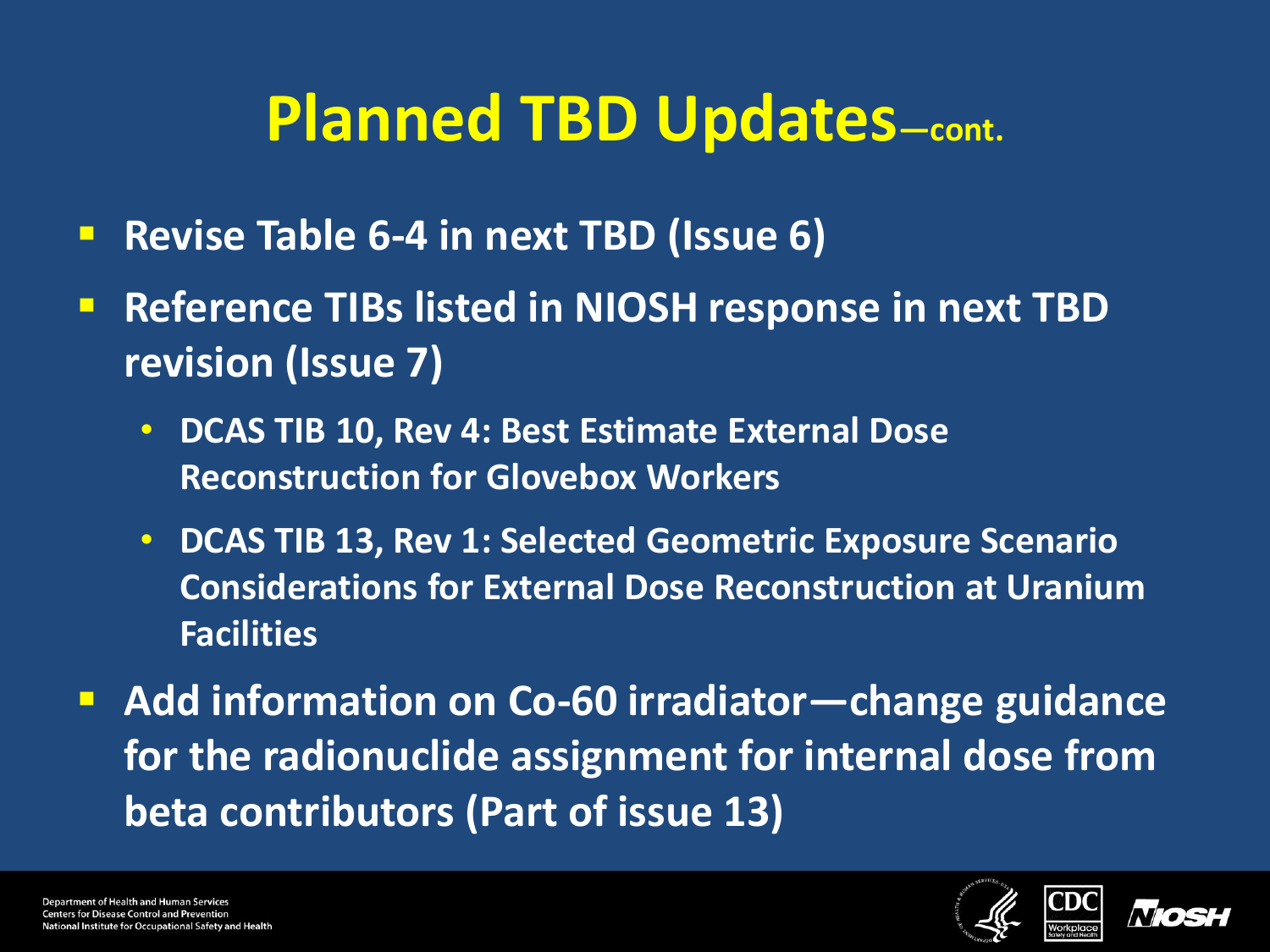| <b>Dose Reconstruction Activity for LBNL</b><br><b>NIOSH OCAS Claims Tracking System</b><br>Information available as of February 22, 2012 |     |
|-------------------------------------------------------------------------------------------------------------------------------------------|-----|
| <b>LBNL claims referred to NIOSH</b><br>$\Box$                                                                                            | 199 |
| <b>LBNL claims remaining at NIOSH</b><br>$\Box$                                                                                           | 7   |
| <b>LBNL claims pulled without a</b><br>$\Box$<br>completed dose reconstruction                                                            | 33  |
| Dose reconstructions completed for claims<br>$\Box$<br>that meet the class definition                                                     | 159 |
| Cases with a PoC > 50%                                                                                                                    | 34  |
| Cases with a PoC < 50%                                                                                                                    | 125 |